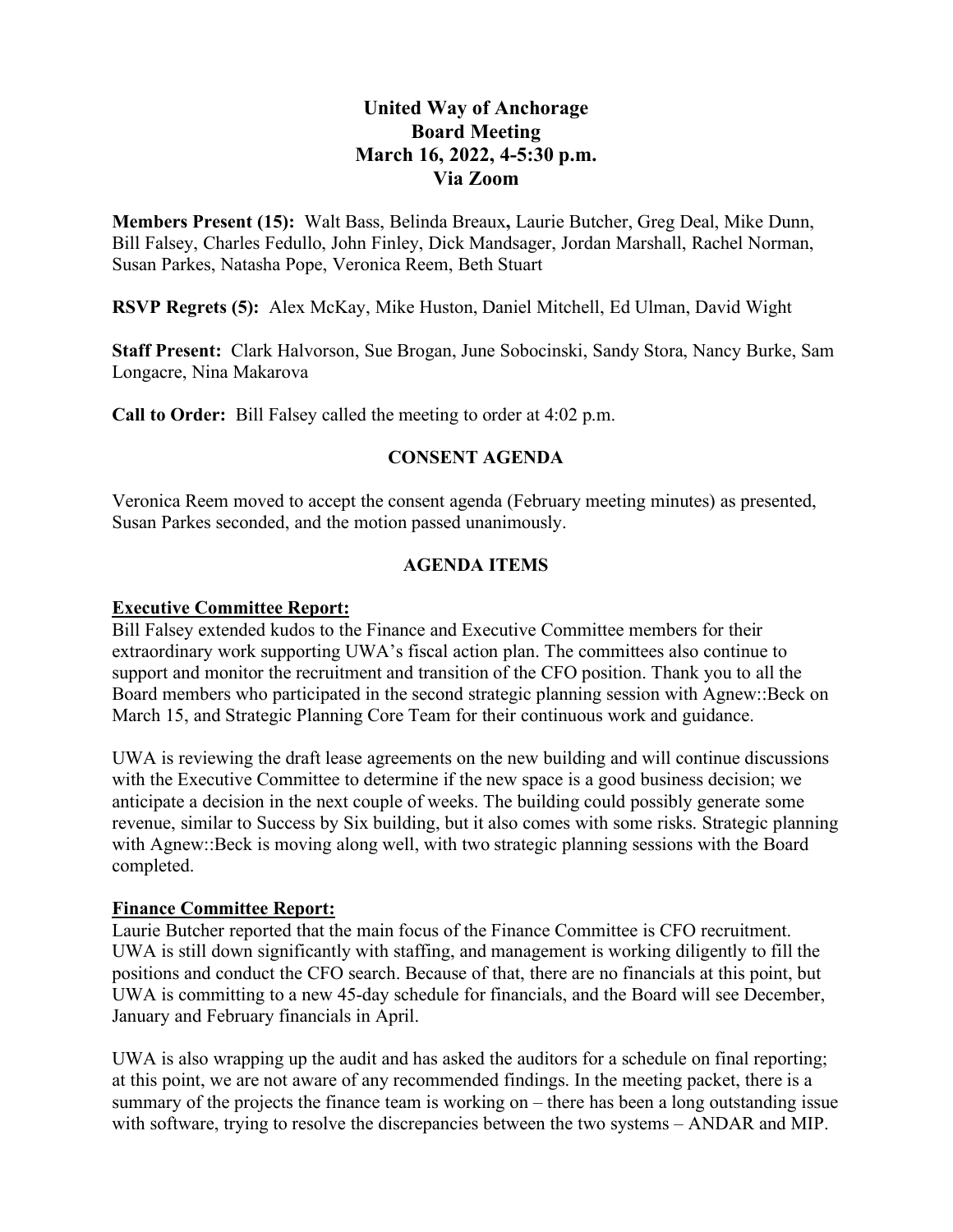Reconciliation of these two products is a positive step towards simplifying the financials processes.

Clark Halvorson reported that UWA has opened up the application process for funding and will be closing campaign on March 28, which will allow UWA to determine the amount available for investment. Last month, UWA reported the projected total of \$4.36M, and we are currently at \$4,376,652, still going in the right direction. The next step is to present a recommendation with supporting financial documents to the Finance Committee for review at their next meeting and then UWA will be bringing a recommendation to the Board at the May meeting. If anyone is interested in supporting this effort through the application reviews, please let Clark Halvorson or Sue Brogan know.

#### **President's Report:**

Clark Halvorson reported that UWA has opened the offices fully again without a masking requirement.

#### ACA Navigators

This past year, UWA has seen a 30 percent increase in calls outside the enrollment period. We know that its due to the thousands of Alaskans who have lost their health insurance along with their livelihoods due to the pandemic recession. The prospect of paying medical bills without insurance creates an incredible financial hardship. From September to present, there have been over 800 enrollments, and we are past the halfway mark of our goal of 1,200. We are also on track to provide one on one assistance to 8,000 consumers and hold 200 public outreach events by August 31, per grant award. Work planned this month includes working with ANTHC in a new partnership serving Alaska Native consumers – this is at no cost to the ANTHC and their membership. We are also doing outreach to businesses about insurance options for employees.

#### Restaurant and Hunger Relief

UWA just wrapped up its work on the restaurant and hunger relief program and will be doing a presentation to the Assembly on March 18. During the course of the program, 322,496 meals were served, and \$4.1 million expended. 748 jobs were hired, rehired, or kept, with 410 employees getting more hours.

Assembly meeting on March 18 is a check in as well as a tool for them to make decisions on future investments. We will also be holding a stakeholder after action meeting in early April. ACF has made an additional \$300,000 investment into the program and we are watching closely the \$2.64 million request in the capital budget from Senator Tom Begich for another run through of the program; we should know more by next month.

#### Office Space

UWA is working with the Executive team on the opportunity at the Anvil building. We received inspection reports for the facility at the end of last week and drafted lease agreements early this week that legal counsel is reviewing for a recommendation. UWA has also been in discussions with Jack White Commercial real estate, who has worked with UWA for years at the Success by Six building providing building management as well as sublessee recruitment and support, on availability to provide a similar service at a new facility. UWA will be putting a final decision package forward to the Executive Committee shortly. Thank you to Alex McKay for making the introductions and starting the discussion about this opportunity.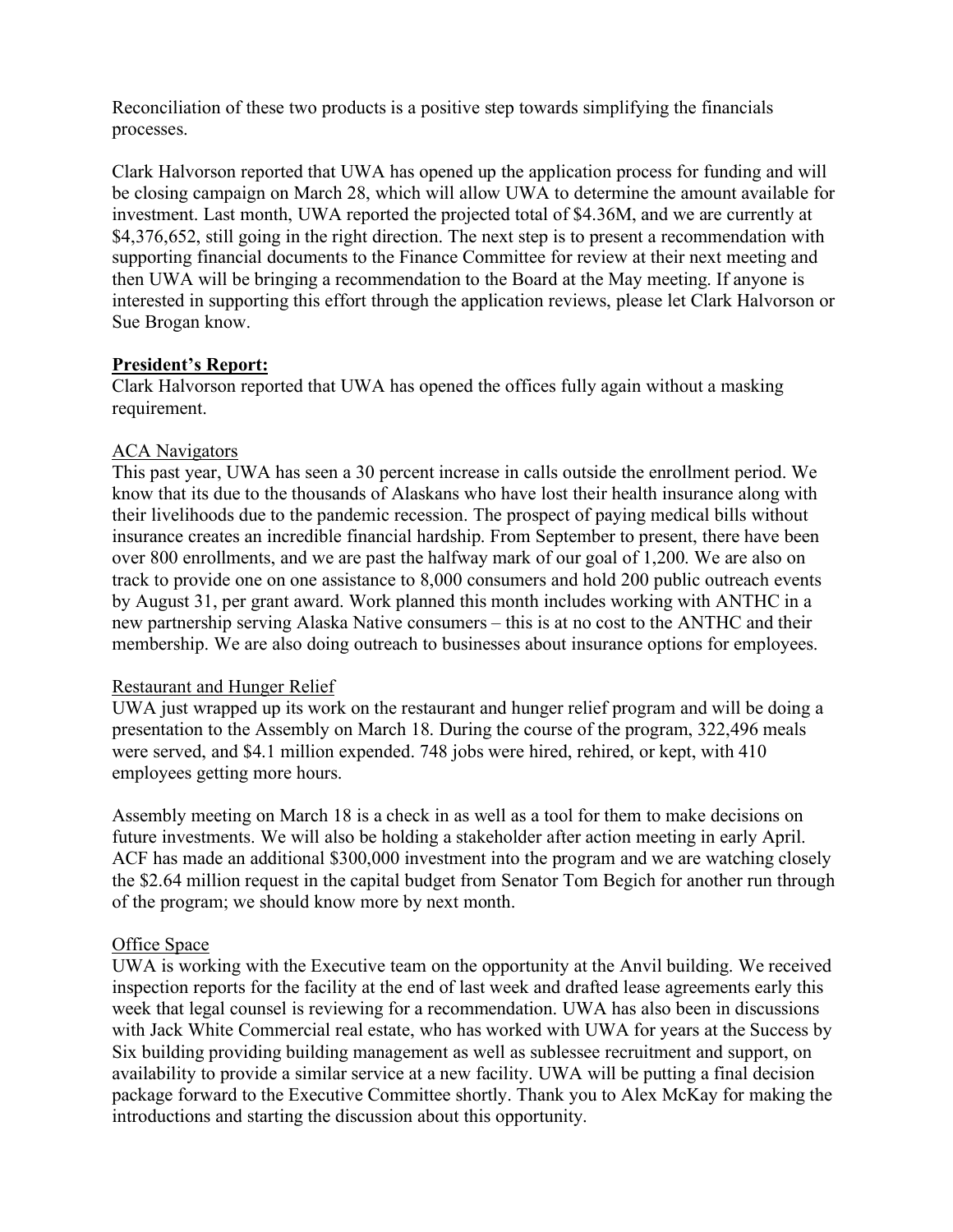## 211

Big month for UWA's 211 team. We received notice of a \$289,000 award from the Alaska Community Foundation – between now and June 30, UWA will be conducting phase 1 assessment with the support of a consultant. We will build off the review and report that was done in 2018 by Agnew::Beck. UWA will also work to build a statewide awareness campaign. It is clear that there are large areas of the state that are not as aware of the 211 system, and UWA will work to build awareness and improve its system to support their needs.

UWA also received news this week that we have received a \$1M earmark, thanks to Senator Murkowski. This will allow UWA to put into action the recommendations that have come forward in the assessment. Modernizing, expanding, and enhancing the 211 system will build a more resilient Alaska and measurably improve lives across the state by more effectively connecting people to immediate supports and resources and by providing organizations and communities valuable data to improve community conditions.

#### Strategic Planning

Thank you again to all the Board members who have so actively participated in the planning efforts to this point. UWA is excited to be at the point where it will present the Board a draft plan for review at next month's meeting. It has been a great partnership to this point, with the community, Board members, partner organizations and UWA team members bringing different voices and recommendations to the discussion.

## Fiscal Team

First round of CFO recruitment was not successful in identifying a candidate that UWA could make an offer to. We are interviewing several recruitment firms to bring in additional support for another recruitment. For the Senior Accountant position, first round did not produce applications that could move forward to interview. UWA is also working with Opti Staffing to bring in two contract employees to support the team and UWA work as we continue to fill the vacant positions on the finance team.

# **Home for Good Update:**

Nancy Burke and Sam Longacre reported on the current Home for Good challenges with housing enrollment, unit identification, and housing vouchers. In housing enrollment, the goal was to expand supportive housing by 150 units over 3-year project period. In unit identification, the goal was scattered-sided model – using units in different areas, rather than all units in one building. With housing vouchers, the goal was to build community capacity to sustain supportive housing.

In housing enrollment, the challenge is that housing enrollment is below target. Original enrollment schedule was too aggressive for service provider capacity. Home for Good service model was not a good fit for a key service provider. The program needed to slower enrollment to reduce program cost of temporary housing. Solutions include adding new service provider, CHOICES Inc.; improving referral process to decrease time necessary to locate clients; and extension of project timeline – UWA is working with the Municipality on contract amendment.

In unit identification, the challenge is that a scattered site model has been difficult – low vacancy rate, staff are spread out, which adds travel time, and some participants prefer more of a community living environment. Solutions include agreements for blocks of units (onsite staffing